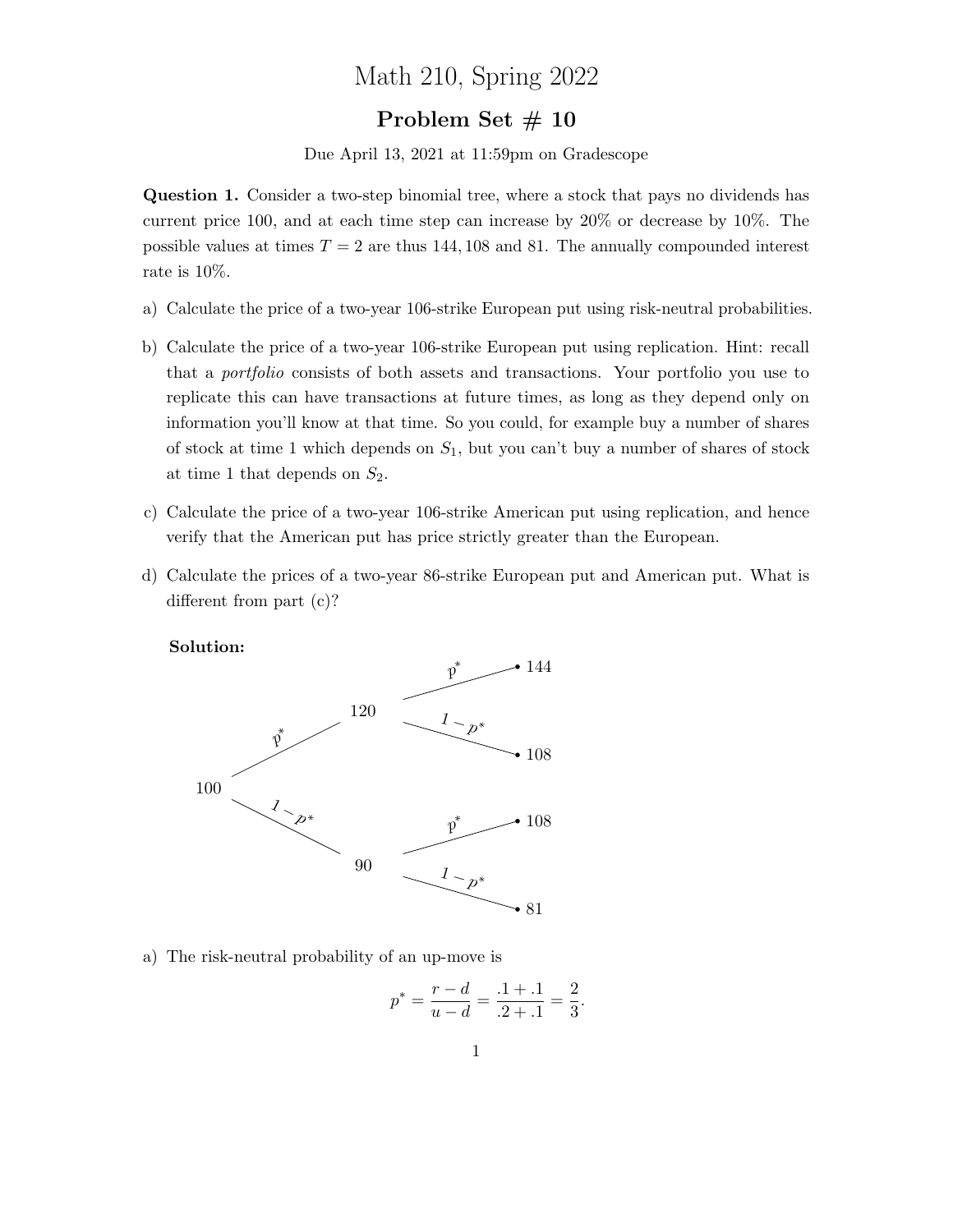The price of a two-year 106-strike put is

$$
C_{106}(0,2) = Z(0,2)E_*[(106 - S_2)^+] = \frac{1}{1.1^2}(106 - 81)\frac{1}{3} \cdot \frac{1}{3} = 2.2957.
$$

b) We work backwards. At  $T = 1$  we have either  $S_1 = 120$  or  $S_1 = 90$ . Using replication we need to find an amount  $\lambda_{11}$  of stock and  $\mu_{11}$  of ZCB with maturity 2 which matches the payout of the option at  $T = 2$  given  $S_1$ . If  $S_1 = 120$  then the option pays out zero so our portfolio should have zero value. If  $S_1 = 90$  then we want to find a portfolio of  $\lambda_{12}$  stocks and  $\mu_{12}$  bonds. We get the equations

$$
108\lambda_{12} + \mu_{12} = 0
$$

$$
81\lambda_{12} + \mu_{12} = 25
$$

with solution  $(\lambda_{12}, \mu_{12}) = (-25/27, 100$ . Thus if  $S_1 = 90$  then the portfolio has value

$$
-90 \times 25/27 + 100/1.1 = 7.5758.
$$

Now we find a portfolio of  $\lambda_0$  stock and  $\mu_0$  ZCB with maturity 1 which matches the value of the above portfolio in every case. We get the equations

$$
120\lambda_0 + \mu_0 = 0
$$
  

$$
90\lambda_0 + \mu_0 = 7.5758
$$

with solution  $(\lambda_0, \mu_0) = (-0.2525, 30.3030$ . Thus the value of the portfolio at  $t = 0$  is

$$
100\lambda_0 + \mu_0/1.1 = 2.2957.
$$

c) If we exercise the put now we receive 6 and therefore  $\tilde{P}_{106}(0,2) \geq 6$ . Now we show that exercising the put at  $t = 0$  is the optimal strategy. Suppose the put is not exercised at  $t = 0$ . If  $S_1 = 120$  then the put is never exercised. If  $S_1 = 90$  then we can either exercise the put immediately or hold the put for another year. As we showed in part b, if we hold the put until year 2 the portfolio has value 7.58 at year 1. However if we exercise the put at time  $T = 1$  we receive 16 thus we should exercise the put at time  $T = 1$ .

Now we build a portfolio of  $\lambda_0$  stock and  $\mu$  ZCBs with maturity 1 year such that

$$
120\lambda_0 + \mu_0 = 0
$$
  

$$
90\lambda_0 + \mu_0 = 16,
$$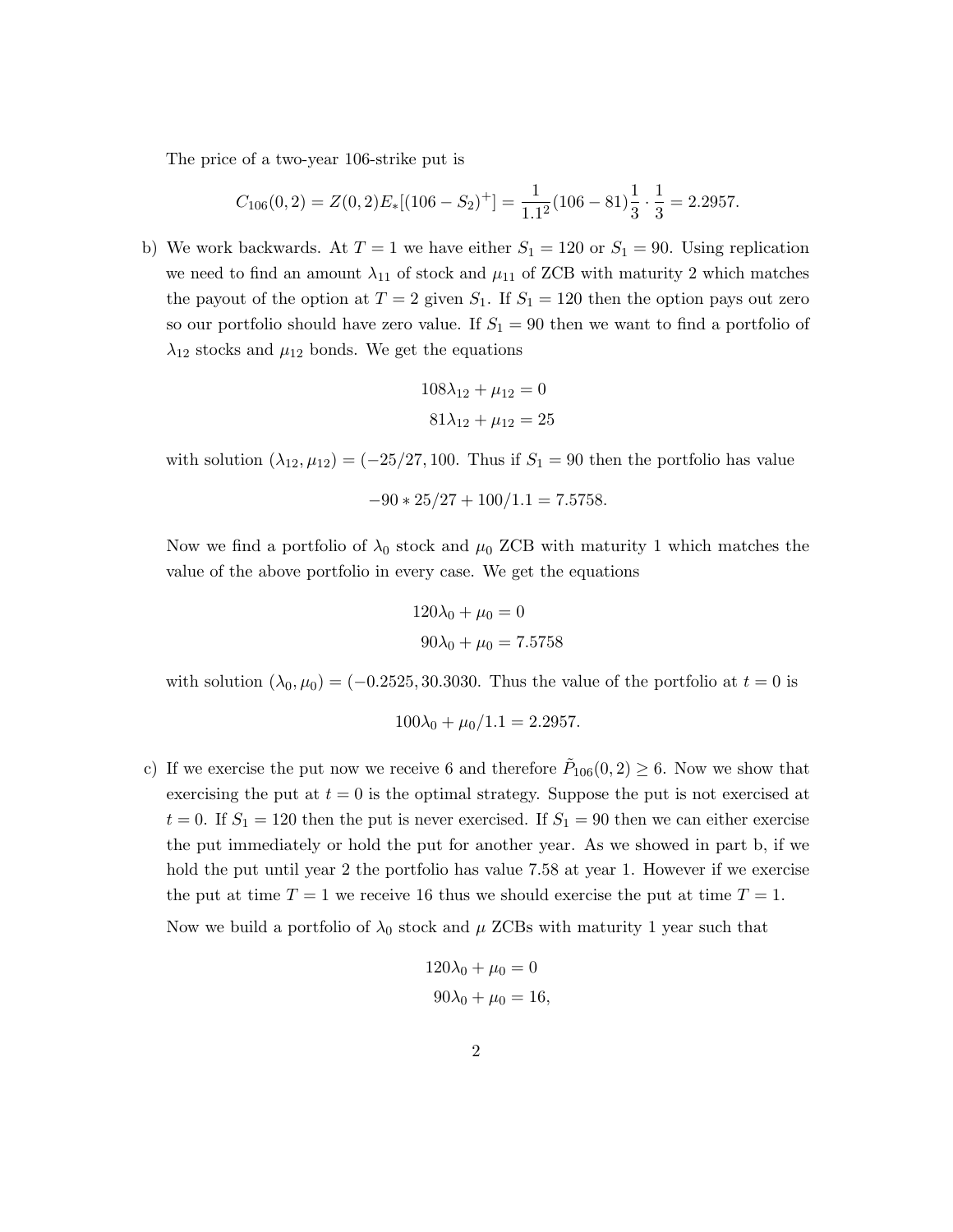i.e. it matches the payout of the put at  $T = 1$ . The solution is  $\lambda_0 = -8/15$  and  $\mu_0 = 64$ so the value of this portfolio is

$$
\lambda_0 S_0 + \mu_0 / 1.1 = 4.84.
$$

d) The price of a two-year 86-stike European put is

$$
Z(0,2)(1-p^*)(1-p^*)(86-81) = \frac{5}{1.1^2 \times 9} = 0.4591.
$$

To find the price of a two-year 86-strike American put we again need to find the optimal exercise time at each step. However, the put is out of the money at each time step before  $T = 2$  thus the optimal strategy is to hold the American put until  $T = 2$ . It's price is therefore

$$
Z(0,2)(1-p^*)(1-p^*)(86-81) = \frac{5}{1.1^2 \times 9} = 0.4591
$$

which is the same as the European put.

In part (c) the 106-strike put is in the money at  $T = 1$  if  $S_1 = 90$ . By exercising the American put early we can make more money than by waiting to exercise until  $T = 2$ thus the price of the American put is greater than the European put. In part (d) the 86-strike put is always out of the money at  $T = 1$  thus the American put is not exercised early. Since the optimal strategy is to exercise the American put at same time as the European put, they will have the same price.

Question 2. Consider a one-step, two-state world where a stock has current price 100. After one year the stock is worth 110 with probability 0.8 and 90 with probability 0.2. One-year annually compounded interest rates are 5%.

- a) Use the fundamental theorem of asset pricing to find the risk-neutral probability, of the stock being worth 110, with respect to the numeraires: (i) the money market account; (ii) the ZCB with maturity 1; and (iii) the stock.
- b) Comment on your answers to (i) and (ii) in (a). Can the risk-neutral probabilities with respect to the ZCB and money market account ever differ?
- c) By assuming no-arbitrage and  $(C_K(m, 1)/N_M)$  is a martingale for the appropriate numeraire and risk-neutral probability pair, price a one-year 105-strike call using the risk-neutral probabilities from (a) parts (i), (ii), and (iii). Verify the answers are the same.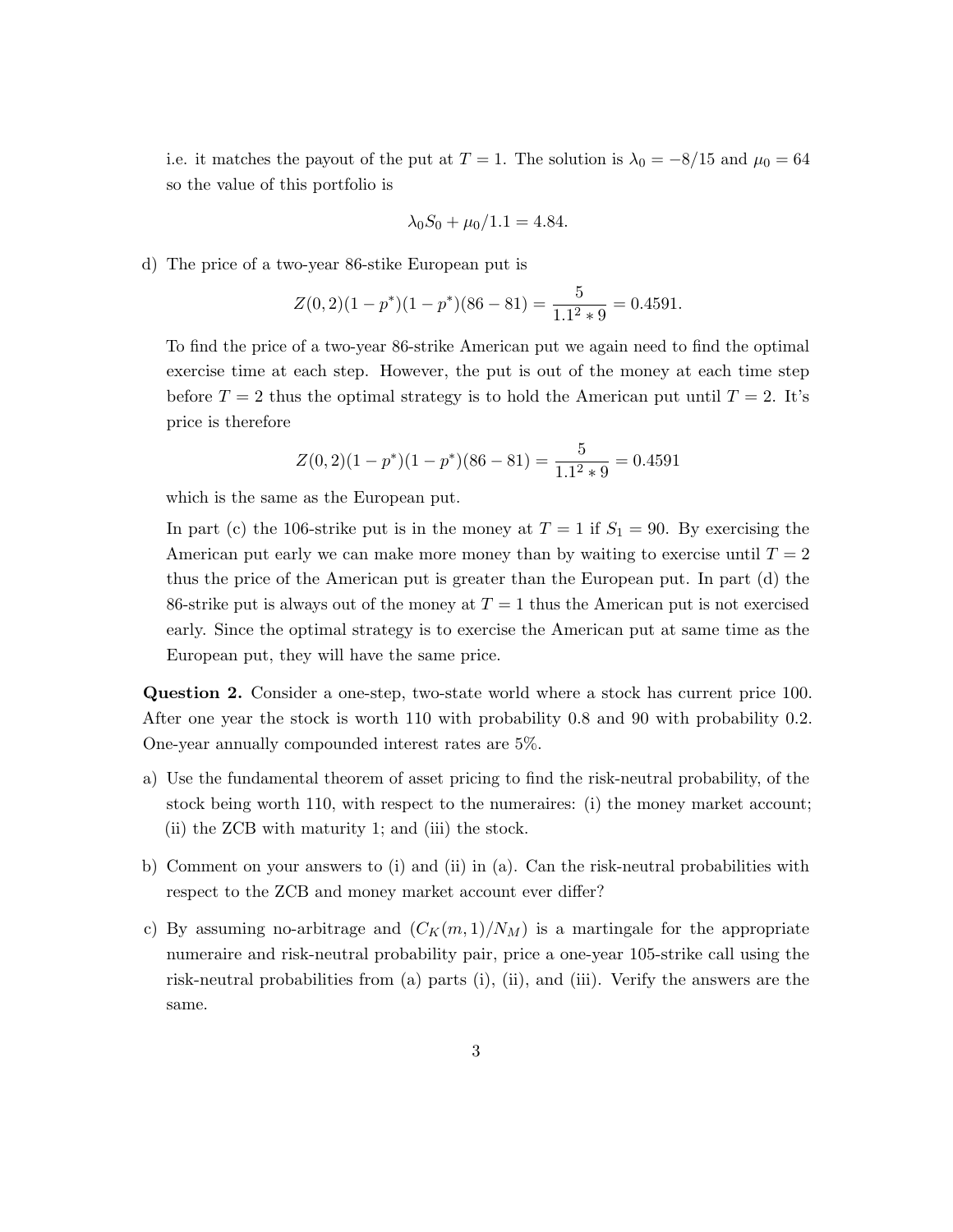## Solution:

a) The fundamental theorem of asset pricing states that

$$
\frac{S_t}{N_t} = E_* \left[ \frac{S_T}{N_T} \mid S_t \right]
$$

for numeraire  $N_t$ .

(i) With respect to the money market numeraire we get

$$
\frac{S_0}{M_0} = E_* \left[ \frac{S_1}{M_1} \mid S_0 \right]
$$
  

$$
\frac{100}{1} = p^* \frac{110}{1 + .05} + (1 - p^*) \frac{90}{1 + .05}
$$

and the solution is

$$
p^* = 0.75.
$$

(ii) With respect to the ZCB with maturity 1 numeraire we get

$$
\frac{S_0}{Z(0,1)} = E_* \left[ \frac{S_1}{Z(1,1)} | S_0 \right]
$$

$$
\frac{100}{1/1.05} = p^* \frac{110}{1} + (1 - p^*) \frac{90}{1}
$$

and the solution is

$$
p^* = 0.75.
$$

(iii) With respect to the stock numeraire,  $Z(m,1)/S_m$  is a martingale and we get

$$
\frac{Z(0,1)}{S_0} = E_* \left[ \frac{Z(1,1)}{S_1} \mid S_0 \right]
$$

$$
\frac{1/1.05}{100} = p^* \frac{1}{110} + (1 - p^*) \frac{1}{90}
$$

and the solution is

$$
p^* = 11/14 = 0.7857.
$$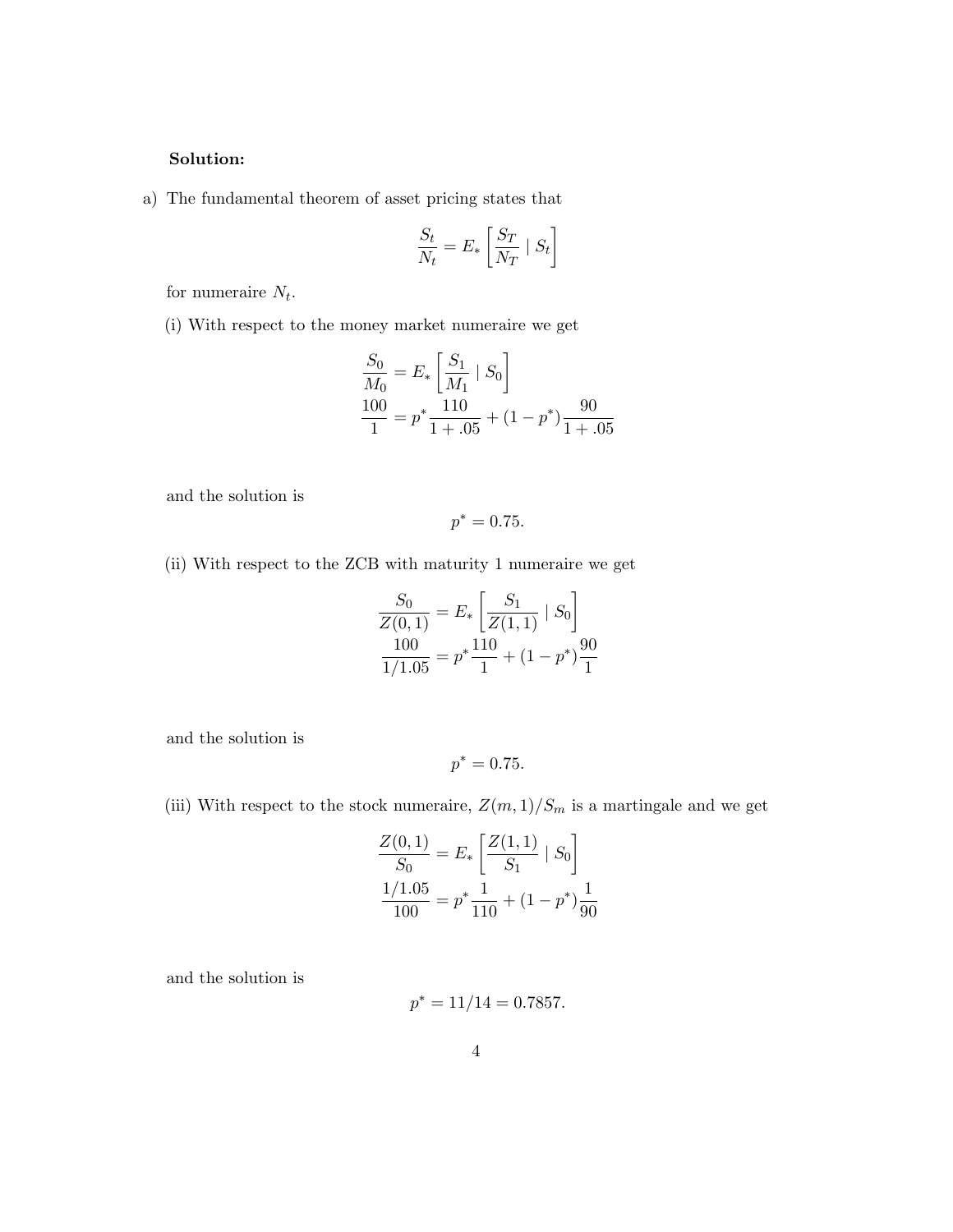- b) The risk-neutral probabilities with respect to the ZCB and money market account may differ if interest rates are random. We will see an example of this in Question 3(d). This part of the question should not be graded.
- c) (i) Using the money market numeraire we have

$$
\frac{C_{105}(0,1)}{M_0} = E_* \left[ \frac{(S_1 - 105)^+}{M_1} \mid S_0 \right]
$$
  

$$
\frac{C_{105}(0,1)}{1} = p^* \frac{(110 - 105)^+}{1 + .05} + (1 - p^*) \frac{(90 - 105)^+}{1 + .05}
$$
  

$$
C_{105}(0,1) = \frac{3}{4} \cdot 5/1.05 = \frac{25}{7} = 3.5714.
$$

(ii) Using the ZCB numeraire we have

$$
\frac{C_{105}(0,1)}{Z(0,1)} = E_* \left[ \frac{(S_1 - 105)^+}{Z(1,1)} | S_0 \right]
$$
  

$$
\frac{C_{105}(0,1)}{1/1.05} = p^*(110 - 105)^+ + (1 - p^*)(90 - 105)^+
$$
  

$$
C_{105}(0,1) = \frac{3}{4} \cdot 5/1.05 = \frac{25}{7} = 3.5714.
$$

(iii) Using the stock we have

$$
\frac{C_{105}(0,1)}{S_0} = E_* \left[ \frac{(S_1 - 105)^+}{S_1} \mid S_0 \right]
$$
  

$$
\frac{C_{105}(0,1)}{100} = p^*(110 - 105)^+ / 110 + (1 - p^*)(90 - 105)^+ / 90
$$
  

$$
C_{105}(0,1) = 100 \cdot \frac{11}{14} \cdot 5 / 110 = \frac{25}{7} = 3.5714.
$$

As expected, all call prices are the same.

Question 3. Consider the two-step binomial tree from Question 1. However, now suppose that if the stock is at 120, then the annually compounded interest rate from time  $T = 1$  to  $T = 2$  is 5% not 10%.

- a) Write down the value of the money market account  $M_m$  at all states of the tree.
- b) By using the martingale condition for  $S_m/M_m$ , find the risk-neutral probabilities with respect to the money market numeraire  $M_m$  at each node of the tree.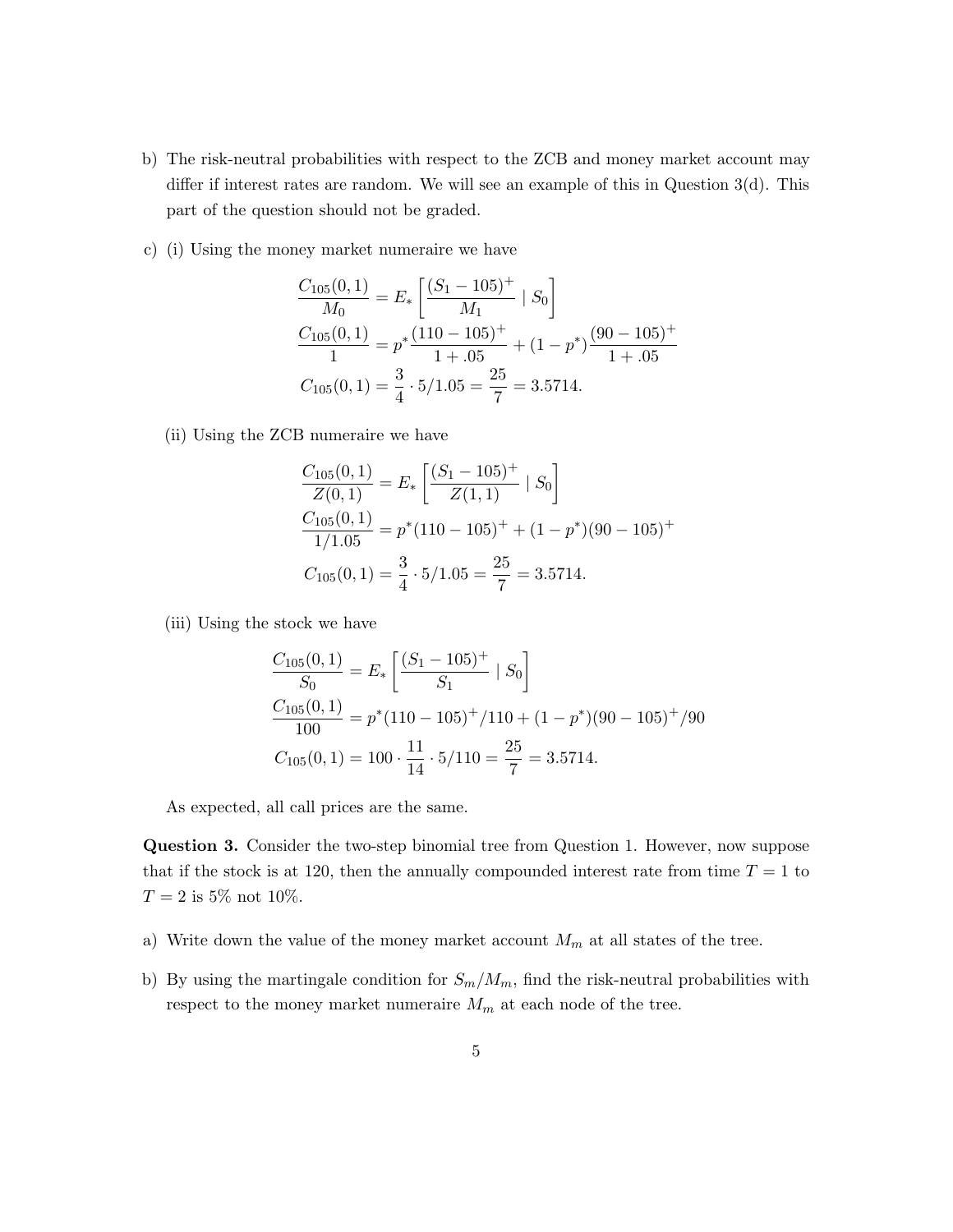c) By using the the martingale condition for  $Z(m, 2)/M_m$  show that

$$
Z(0,2) = \left(\frac{65}{63}\right) \frac{1}{1.1^2}.
$$

d) Use (c) and an appropriate martingale condition to prove that the risk-neutral probability, with respect to the numeraire  $Z(m, 2)$  of the stock having value 120 at  $T = 1$  is 44/65. Hence show that the risk-neutral probabilities of this state, with respect to the money market account and the ZCB with maturity  $T = 2$ , differ by 2/195. Do you want to revisit your comments in Question 2 (b)? Hint: yes, you do.

## Solution:

a) At year 1 the value of the money market is 1.1 in both states. If  $S_1 = 120$  then

$$
M_2 = (1.1)(1.05) = 1.155
$$

If  $S_1 = 90$  then

$$
M_2 = (1.1)(1.1) = 1.21
$$

The binomial tree of the money market account is shown below:



b) The martingale condition tells us

$$
\frac{S_0}{M_0} = E_* \left[ \frac{S_1}{M_1} \mid S_0 \right]
$$

$$
\frac{S_1}{M_1} = E_* \left[ \frac{S_2}{M_2} \mid S_1 \right]
$$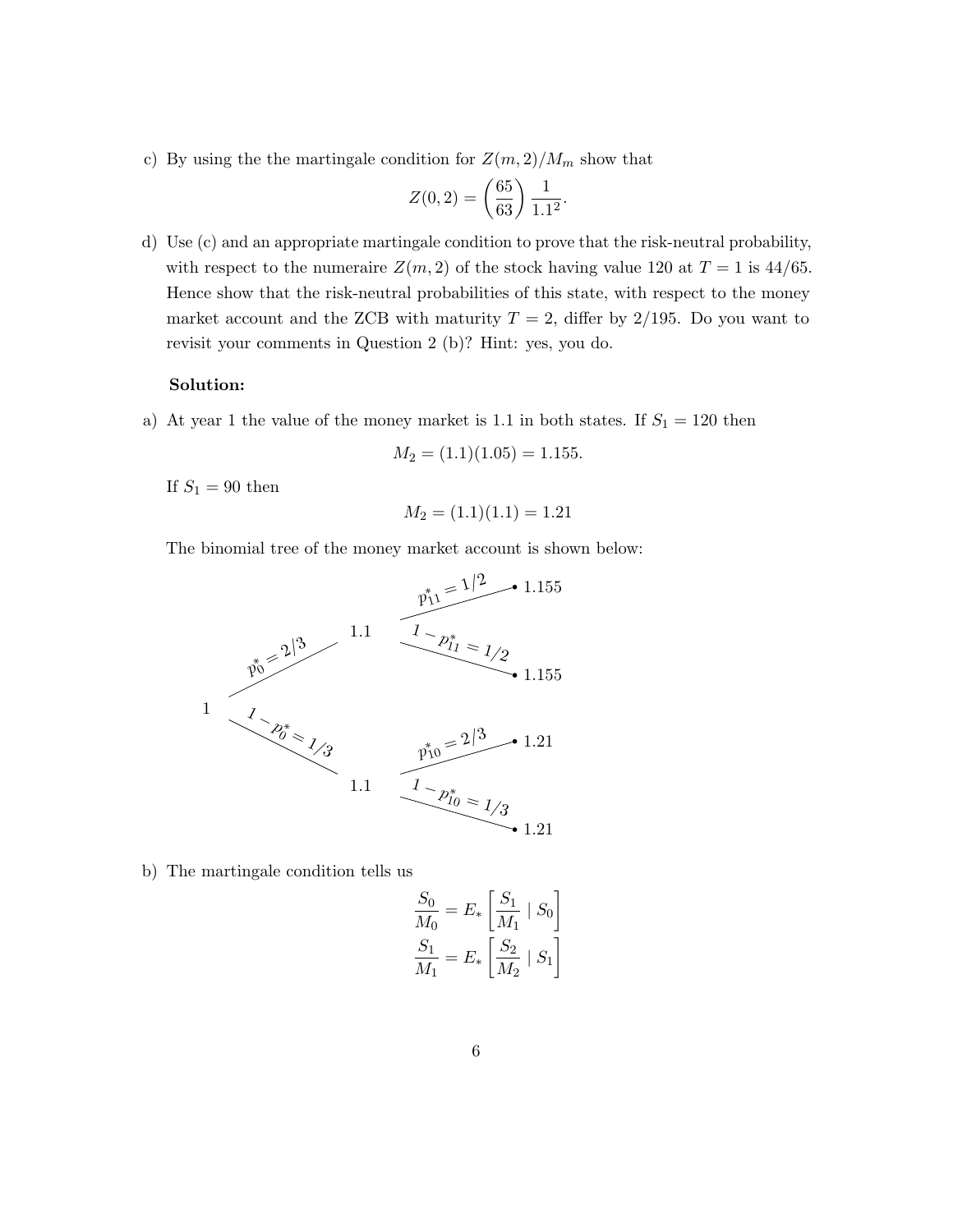We must work backwards to find the risk-neutral probabilities. Suppose  $S_1 = 120$  then

$$
\frac{S_1}{M_1} = E_* \left[ \frac{S_2}{M_2} \mid S_1 \right]
$$
  

$$
\frac{120}{1.1} = p_{11}^* \frac{144}{1.155} + (1 - p_{11}^*) \frac{108}{1.155}
$$

and we find  $p_{11}^* = 1/2$ . If  $\mathcal{S}_1=90$  then

$$
\frac{S_1}{M_1} = E_* \left[ \frac{S_2}{M_2} \mid S_1 \right]
$$
  

$$
\frac{90}{1.1} = p_{11}^* \frac{108}{1.21} + (1 - p_{11}^*) \frac{81}{1.21}
$$

and we find  $p_{10}^* = 2/3$ .

The final equation is

$$
\frac{S_0}{M_0} = E_* \left[ \frac{S_1}{M_1} \mid S_0 \right]
$$

$$
\frac{100}{1} = p_0^* \frac{120}{1.1} + (1 - p_0^*) \frac{90}{1.1}
$$

and we find  $p_0 = \frac{2}{3}$  $\frac{2}{3}$ . The probabilities are labeled on the binomial tree shown above.

c) The martingale condition for  $Z(m, 2)/M_m$  gives

$$
\frac{Z(0,2)}{M_0} = E_* \left[ \frac{Z(2,2)}{M_2} | S_0 \right]
$$
  
\n
$$
\frac{Z(0,2)}{1} = E_* \left[ \frac{1}{M_2} | S_0 \right]
$$
  
\n
$$
Z(0,2) = \frac{2}{3} \frac{1}{2} \frac{1}{1.155} + \frac{2}{3} \frac{1}{2} \frac{1}{1.155} + \frac{1}{3} \frac{2}{3} \frac{1}{1.21} + \frac{1}{3} \frac{1}{3} \frac{1}{1.21}
$$
  
\n
$$
Z(0,2) = \frac{65}{63} \cdot \frac{1}{1.1^2} = 0.8527.
$$

d) With respect to the money market account

$$
P(S_1 = 120) = \frac{2}{3}.
$$